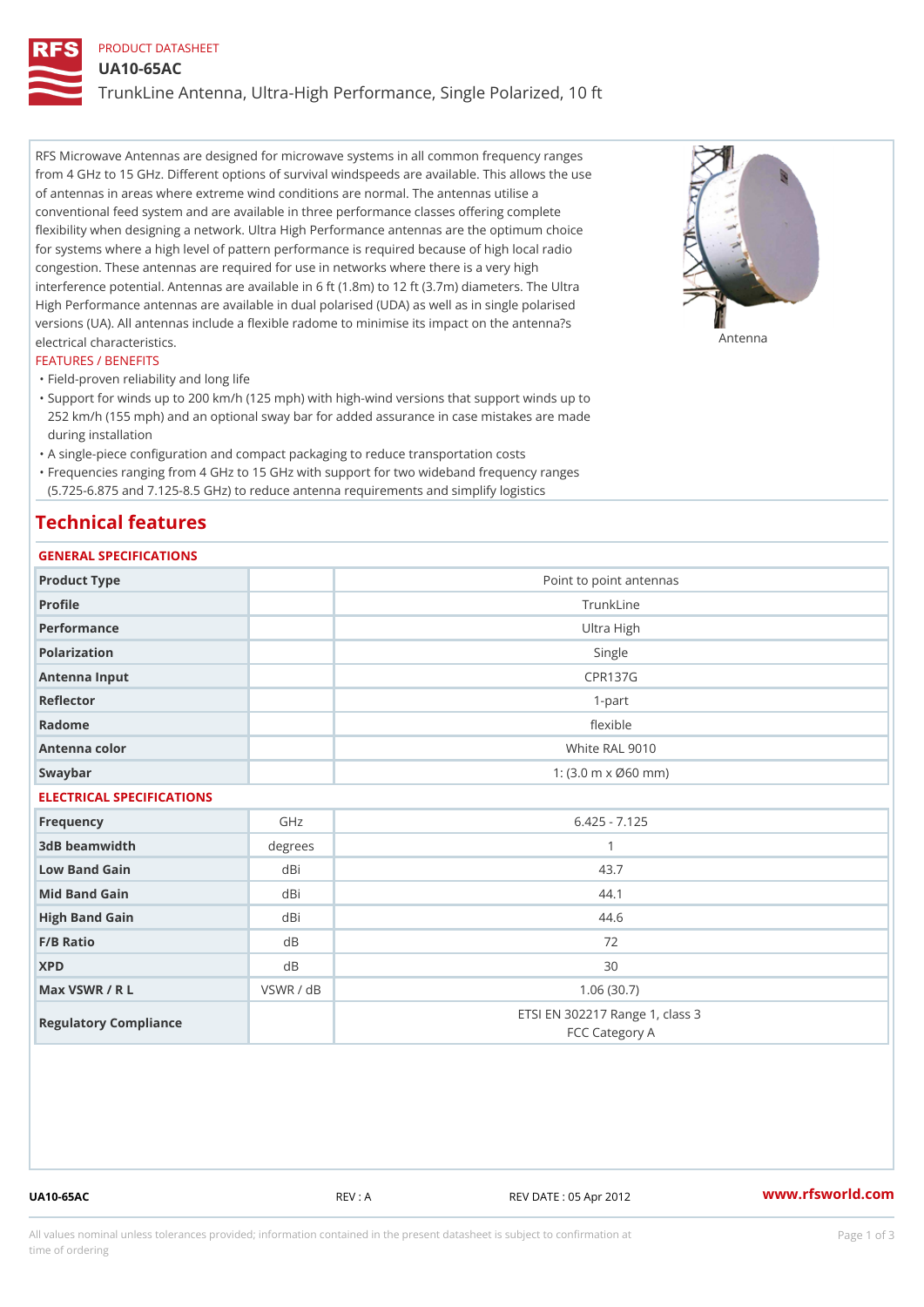# PRODUCT DATASHEET

UA10-65AC

TrunkLine Antenna, Ultra-High Performance, Single Polarized, 10 ft

| MECHANICAL SPECIFICATIONS                                                         |              |                                                                          |  |
|-----------------------------------------------------------------------------------|--------------|--------------------------------------------------------------------------|--|
| Diameter                                                                          | ft $(m)$     | 10(3)                                                                    |  |
| Elevation Adjustment                                                              | degree:      | ± 5                                                                      |  |
| Azimuth Adjustment                                                                | degrees      | ± 5                                                                      |  |
| Polarization Adjustment                                                           | degrees      | ± 5                                                                      |  |
| Mounting Pipe Diameter<br>minimum                                                 | $mm$ (in)    | 114(4.5)                                                                 |  |
| Mounting Pipe Diameter<br>maximum                                                 | $mm$ (in)    | 114(4.5)                                                                 |  |
| Approximate Weight                                                                | kg (lb)      | 290 (638)                                                                |  |
| Survival Windspeed                                                                | $km/h$ (mph) | 200 (125)                                                                |  |
| Operational Windspeed                                                             | $km/h$ (mph) | 190 (118)                                                                |  |
| <b>STRUCTURE</b>                                                                  |              |                                                                          |  |
| Radome Material                                                                   |              | PVC coated fabric                                                        |  |
| FURTHER ACCESSORIES                                                               |              |                                                                          |  |
| optional Swaybar                                                                  |              | 1: SMA-SK-60-3000A (3.0 m x Ø60 mm)                                      |  |
| Further Accessories                                                               |              | SMA-WK-10: Wind Kit<br>SMA-SKO-UNIVERSAL-L : Universal sway bar fixation |  |
| MOUNTOUTLINE                                                                      |              |                                                                          |  |
| m m<br>$Dimension_A$<br>(in)                                                      |              | 3220 (126.8)                                                             |  |
| m m<br>Dimension_B<br>(in)                                                        |              | 1640(64.6)                                                               |  |
| m <sub>m</sub><br>$Dimension_C$<br>(in)                                           |              | 550 (21.7)                                                               |  |
| $Dim_D - D -$<br>m <sub>m</sub><br>$114$ m m (4.5 _ i r ) $\sqrt{$ iip $\sqrt{ }$ |              | 190(7.5)                                                                 |  |
|                                                                                   |              |                                                                          |  |

Dimension\_E

Dimension\_F

mm (in)

m<sub>m</sub> (in)

370 (14.6)

1440 (56.9)

UA10-65AC REV : A REV DATE : 05 Apr 2012 [www.](https://www.rfsworld.com)rfsworld.com